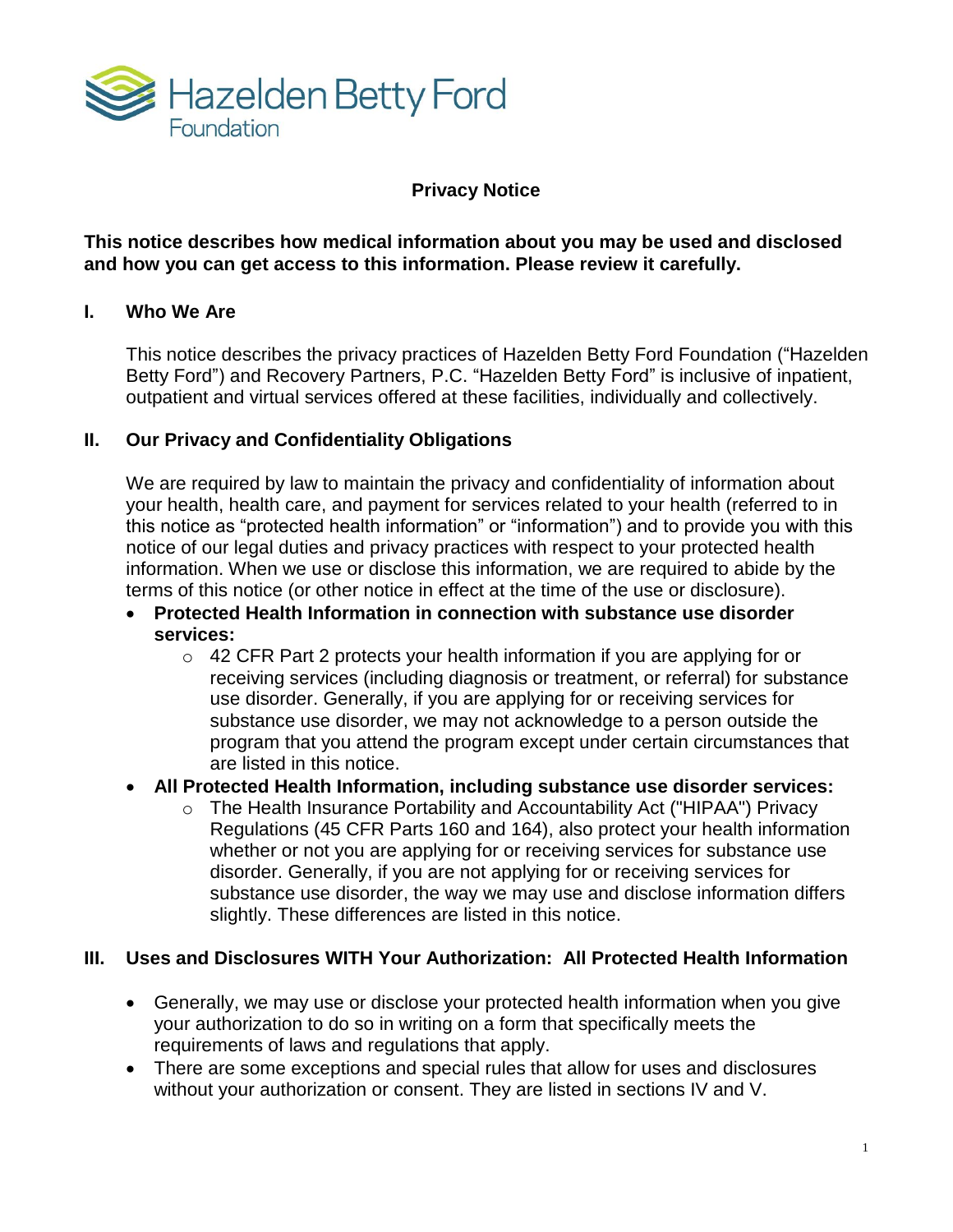

- You may revoke your authorization except to the extent that we have already taken action upon the authorization. If you are currently receiving care and wish to revoke your authorization, contact your counselor. After you are discharged, you will need to contact the Health Information Department.
- Please be aware of the fact that a court with appropriate jurisdiction or other authorized third party could request or compel you to sign an authorization.

### **IV. Uses and Disclosures WITHOUT Your Authorization: All Protected Health Information**

Even when you have not given your written authorization, we may use and disclose information under the circumstances listed below. This list applies to all protected health information, including the information we get when you are applying for or receiving services for substance use disorder.

- A. Treatment. We may use or disclose your protected health information for treatment purposes. Treatment includes diagnosis, treatment and other services, including discharge planning. For example, counselors may disclose your health information to each other to coordinate individual and group therapy sessions for your treatment or information about treatment alternatives or other health-related benefits and services that are necessary or may be of interest to you.
- B. Health Care Operations. We may use or disclose your protected health information for the purposes of health care operations that include internal administration and planning and various activities that improve the quality and effectiveness of care. For example, we may use information about your care to evaluate the quality and competence of our clinical staff. We may disclose information to qualified personnel for outcome evaluation, management audits, financial audits, or program evaluation; however, such personnel may not identify, directly or indirectly, any individual patient in any report of such audit or evaluation, or otherwise disclose patient identities in any manner. We may disclose your information as needed within Hazelden Betty Ford in order to resolve any complaints or issues arising regarding your care. We may also disclose your protected health information to an agent or agency which provides services to Hazelden Betty Ford under a qualified service organization agreement and/or business associate agreement, in which they agree to abide by applicable federal law and related regulations (42 CFR Part 2 and HIPAA). Health care operations may also include use of your protected health information for programs offered by Hazelden Betty Ford, such as sending you invitations to alumni events and workshops sponsored by Hazelden Betty Ford. This list of examples is for illustration only and is not an exclusive list of all of the potential uses and disclosures that may be made for health care operations.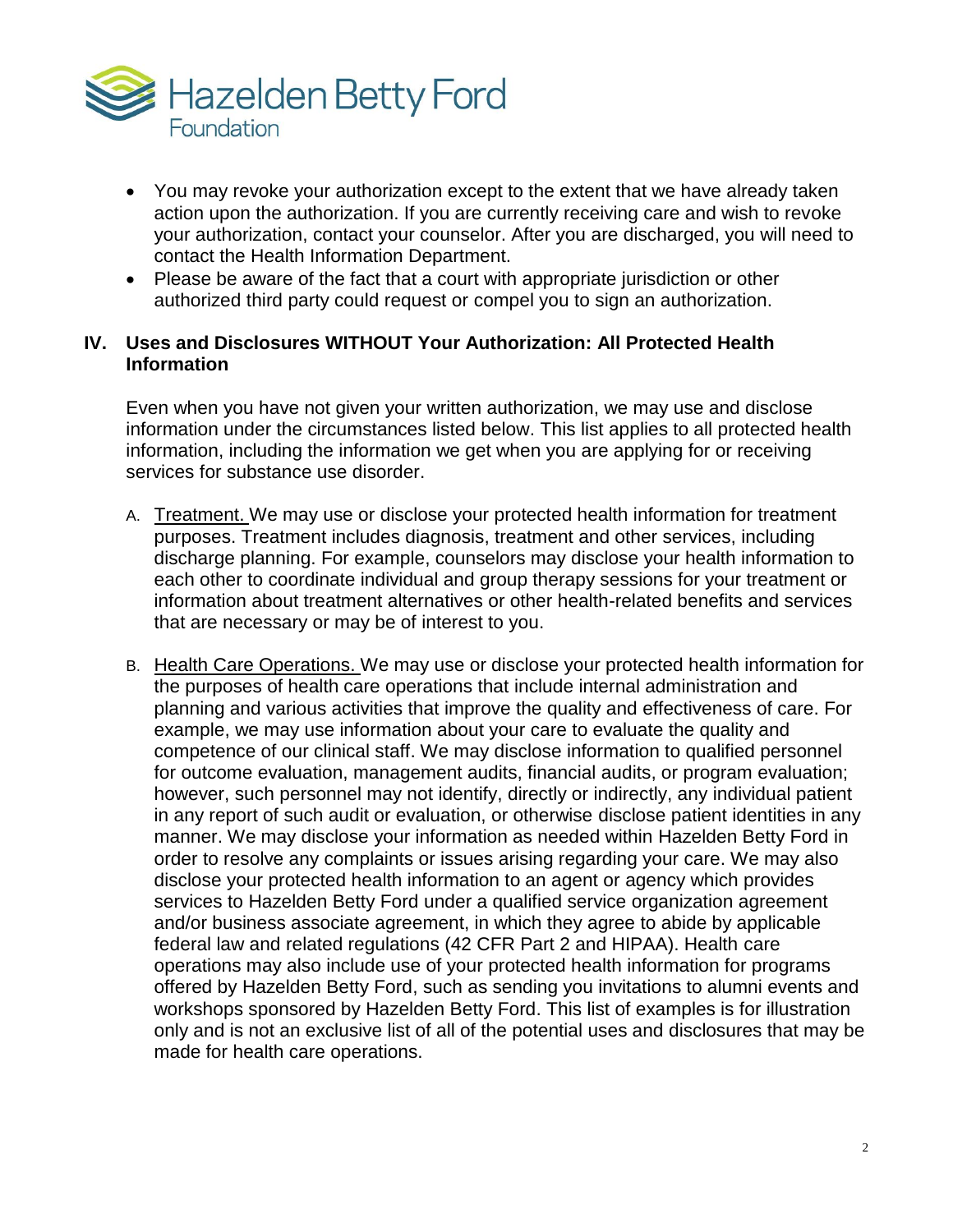

- C. Other allowable uses and disclosures without your authorization, aside from treatment and health care operations, include:
	- 1. Appointment Reminders. We may contact you to send you reminder notices of future appointments for your treatment.
	- 2. Medical Emergencies. We may disclose your protected health information to medical personnel to the extent necessary to meet a bona fide medical emergency (as defined by 42 CFR Part 2) this information might include HIV status, if applicable.
	- 3. Minors. We may disclose to a parent or guardian or other person authorized under state law to act on behalf of a minor, those facts about a minor which are relevant to reducing a threat to the life or physical well being of the minor or any other individual, if the program director judges that the minor applicant lacks capacity to make a rational decision and the minor's situation poses a substantial threat to the life or physical well being of the minor or any other individual which may be reduced by communicating relevant facts to such person.
	- 4. Incompetent and Deceased Patients. In such cases, authorization of a personal representative, guardian or other person authorized by applicable state law may be given in accordance with 42 CFR Part 2.
	- 5. Decedents. We may disclose protected health information to a coroner, medical examiner or other authorized person under laws requiring the collection of death or other vital statistics, or which permit inquiry into the cause of death.
	- 6. Judicial and Administrative Proceedings. We may disclose your protected health information in response to a court order that meets the requirements of federal regulations, 42 CFR Part 2 concerning Confidentiality of Substance Use Disorder Patient Records. Note also that if your records are not actually "patient records" within the meaning of 42 CFR Part 2 (e.g., if your records are created as a result of your participation in the family program or another non-treatment setting), your records may not be subject to the protections of 42 CFR Part 2.
	- 7. Commission of a Crime on Premises or against Program Personnel. We may disclose your protected health information to the police or other law enforcement officials if you commit a crime on the premises or against program personnel or threaten to commit such a crime.
	- 8. Child Abuse. We may disclose your protected health information for the purpose of reporting child abuse and neglect and, in Minnesota, prenatal exposure to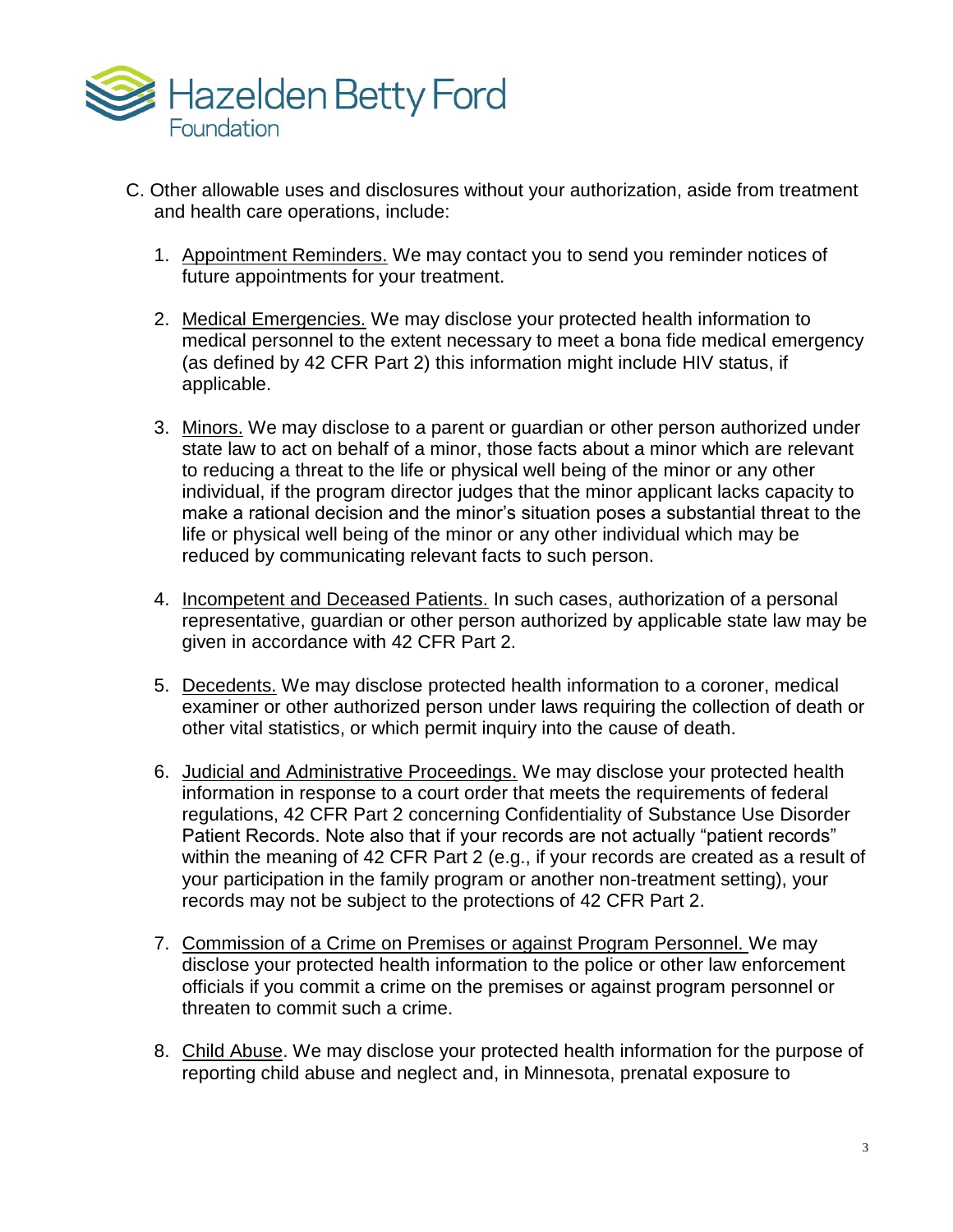

controlled substances, including alcohol, to public health authorities or other government authorities authorized by law to receive such reports.

- 9. Duty to Warn. Where the program learns that a patient has made a specific threat of serious physical harm to another specific person or the public, and disclosure is otherwise required under statute and/or common law, the program will carefully consider appropriate options that would permit disclosure.
- 10.Audit and Evaluation Activities. We may disclose protected health information to those who perform audit or evaluation activities for certain health oversight agencies, e.g., state licensure or certification agencies, the Joint Commission on Accreditation of Healthcare Organizations, which oversees the health care system and ensures compliance with regulations and standards, or those providing financial assistance to the program.
- 11.Fundraising Communications. We may contact you to request a tax-deductible contribution to support important Hazelden Betty Ford activities. In connection with any fundraising, we may use certain demographic information about you and dates of health care provided to you. If you do not want to receive fundraising requests, call 1-888-535-9485.
- 12.Research. We may use or disclose protected health information without your consent or authorization if our research privacy board approves a waiver of authorization for disclosure.
- 13.Marketing Communications. We may contact you with information about Hazelden Betty Ford health-related services and products that may be beneficial to you. Such communications are a part of Health care operations, and examples of these communications are invitations to continuing care programs, alumni events and catalogs of recovery and self-help materials such as books, videotapes and other items.

#### **V. Uses and Disclosures WITHOUT Your Authorization—Protected Health Information NOT in Connection with Substance Use Disorder Diagnosis, Treatment, or Referral.**

If you are not applying for or receiving services for substance use disorder, the rules governing the use and disclosure of protected health information are different from and less restrictive than the rules governing information involving substance use disorder diagnosis, treatment and referral. The next section lists the additional allowable disclosures that may be made without your authorization if you are not applying for or receiving services for substance use disorder. (**This list does NOT apply to those persons applying for or receiving services for substance use disorder**):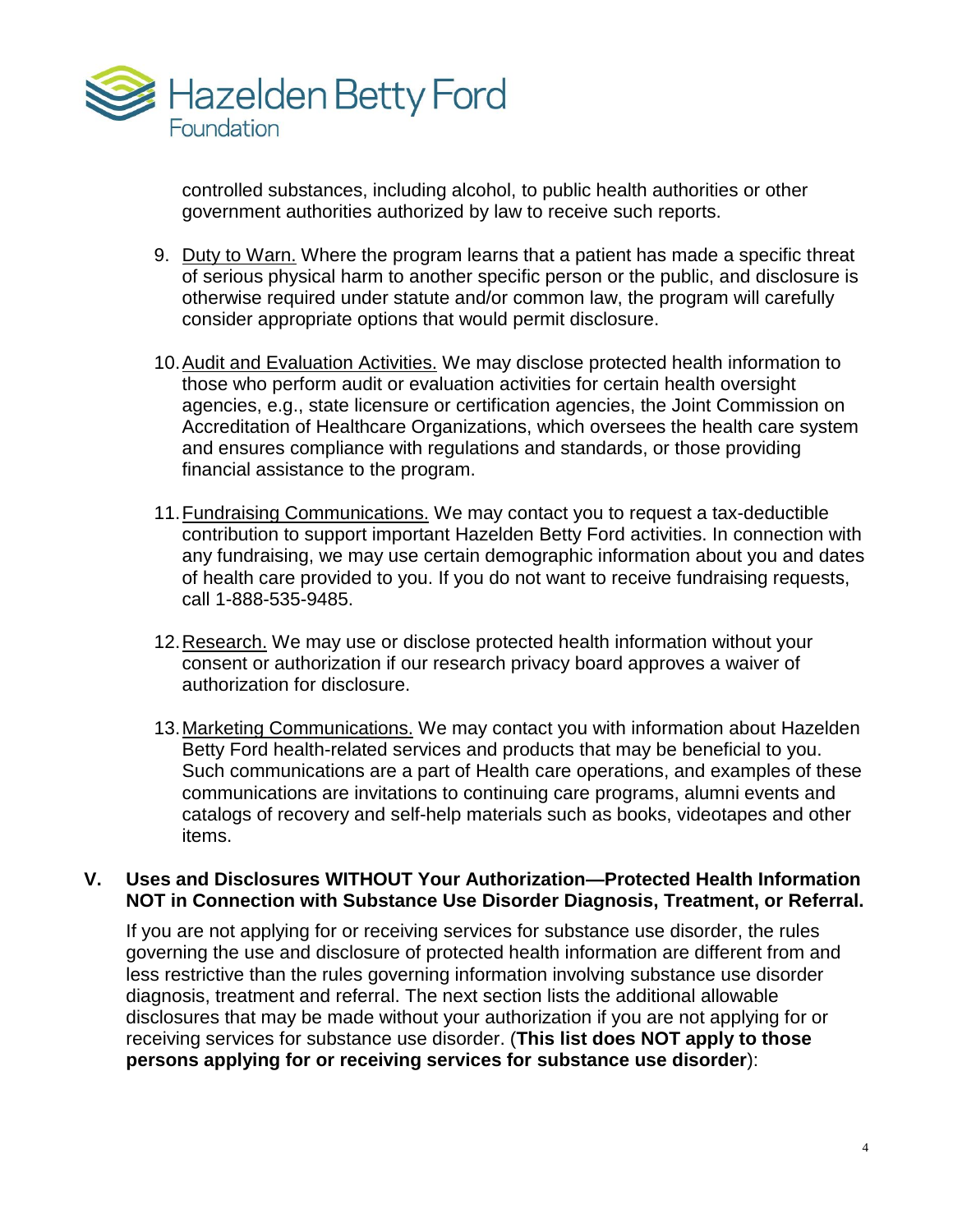

- 1. Allowable disclosure when required by law. We may disclose your protected health information as required by state or federal law.
- 2. Allowable disclosure for health or safety. We may disclose your protected health information to avert or lessen a serious threat of harm to you, to others, or to the public.
- 3. Expanded allowable abuse reporting/investigation of abuse. We may disclose protected health information to a person legally authorized to investigate a report of abuse or neglect.
- 4. Expanded allowable public health and health oversight activities. We may disclose your protected health information for public health purposes and health oversight purposes including licensing, auditing or accrediting agencies authorized or allowed by law to collect such information, including, for example, when we are required to collect, report or disclose information about disease, injury, vital statistics for public health purposes or other information for investigation, audit or other health oversight purposes.
- 5. Expanded allowable disclosure for law enforcement activities. We may disclose protected health information to law enforcement officials in response to a valid court order or warrant or as otherwise required or permitted by law.
- 6. Expanded allowable disclosure to your legally authorized representative. We may disclose your health information to a person appointed by a court to represent or administer your interests.
- 7. Expanded allowable disclosure in judicial and administrative proceedings. We may disclose your health information pursuant to a valid court or administrative order, or in some cases, in response to a valid subpoena or discovery request.
- 8. Allowable disclosure to the Secretary of Health and Human Services. We must disclose your health information to the United States Department of Health and Human Services when requested in order to enforce the privacy laws.

# **VI. Your Individual Rights**

- A. Right to Receive Confidential Communications. Normally we will communicate with you through the phone number and /or address you provide. You may request, and we will accommodate, any reasonable, written request for you to receive your protected health information by alternative means of communication or at alternative locations.
- B. Right to Request Restrictions. At your request, we will not disclose health information to your health plan if the disclosure is for payment of a health care item or service for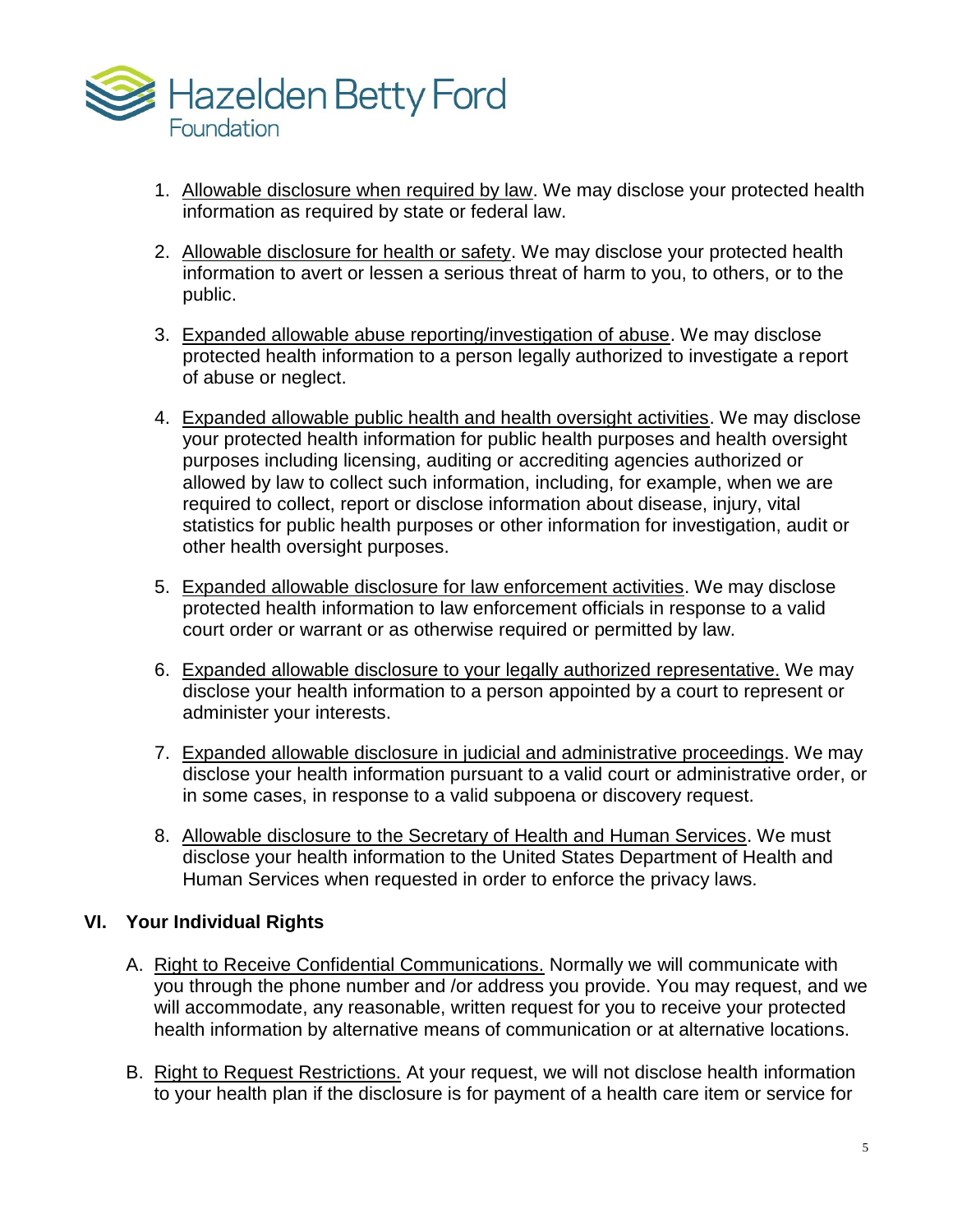

which you have paid Hazelden Betty Ford out of pocket in full. You may request additional restrictions on our use and disclosure of protected health information for treatment, payment and health care operations. While we will consider requests for additional restrictions carefully, we are not required to agree to a requested restriction. If you wish to request additional restrictions and you are currently receiving services, please contact your counselor.

Once you are no longer receiving services, contact the Health Information Department in writing. We will send you a written response.

- C. Right to Inspect and Copy Your Health Information. You may request access to your medical record maintained by us in order to inspect and request copies of the records. Under limited circumstances, we may deny you access to a portion of your records. If you desire access to your records and you are currently receiving services, please ask your counselor for the records. Once you are no longer receiving services, contact the Health Information Department.
- D. Right to Amend Your Records. You have the right to request that we amend protected health information maintained in your clinical file or billing records. If you desire to amend your records and you are currently receiving services, please contact your counselor. Once you are no longer receiving services, contact the Health Information Department. Under certain circumstances, Hazelden Betty Ford has the right to deny your request to amend your records and will notify you of this denial as provided in the HIPAA regulations. If your requested amendment to your records is accepted, a copy of your amendment will become a permanent part of the medical record. When we "amend," a record, we may append information to the original record, as opposed to physically removing or changing the original record. If your requested amendment is denied, you will be informed of your right to have a brief statement of disagreement placed in your medical record.
- E. Right to Receive an Accounting of Disclosures. Upon request, you may obtain a list of instances that we have disclosed your protected health information other than when you gave written authorization OR those related to your treatment and payment for services, or our health care operations. The accounting will apply only to covered disclosures prior to the date of your request provided such period does not exceed six years and does not apply to disclosures that occurred prior to April 14, 2003. If you request an accounting more than once during a twelve (12) month period, there will be a charge. You will be told the cost prior to the request being filled.
- F. Right to Receive Notification of Breach. You will be notified in the event we discover a breach has occurred such that your protected health information may have been compromised. A risk analysis will be conducted to determine the probability that protected health information has been compromised. Notification will be made no